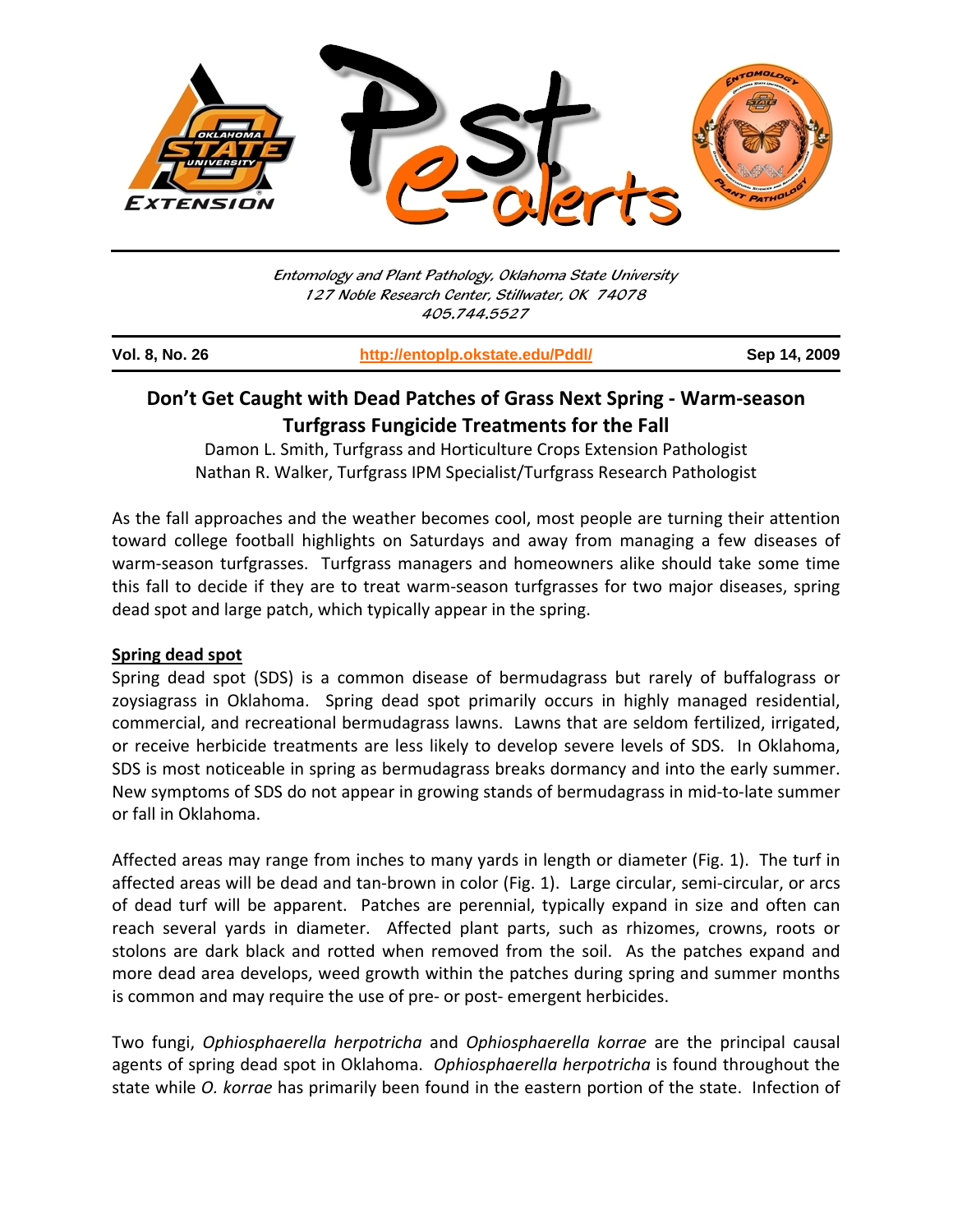the turf begins when soil temperatures are mild (<70°F). In Oklahoma, infection of susceptible grasses begins in late September and will continue as long as soil temperatures are above 50° F. Fungal growth and plant infection resumes in early spring, may slow growth of plants, and will eventually subside once soil temperatures climb above 75°F. Turfgrass grown under high nitrogen fertility or that receive late‐season applications of nitrogen to extend green color, are more prone to the development of SDS.



Fig 1. Spring dead spot symptoms on a golf course fairway planted with bermudagrass.

Spring Dead Spot Management: Balanced soil fertility programs in early summer will increase the speed of recovery and aid bermudagrass in outcompeting weed encroachment (See fact sheet HLA-6420). Avoid late season applications of nitrogen fertilizers. It is generally recommended to not fertilize after September  $15<sup>th</sup>$  in Oklahoma. For small lawns and when patches are identified before they are large, symptomatic areas can be dug and the soil and plant material removed in and around the dead area. Few effective fungicides are available for the homeowner to use for spring dead spot control. However, fungicides are available to commercial turfgrass maintenance operators for SDS control. Fungicides in the Fungicide Resistance Action Group (FRAC) 3 (e.g. demethylation inhibitors or DMIs) should be applied in the fall before soil temperatures drop to 70°F for chemical control to be effective. A second fungicide application 28‐30 days later will result in better control than a single fall application. Some fungicides and their relative efficacy on spring dead spot, which have been evaluated in trials at Oklahoma State University, are included in Table 1. It is highly recommended that the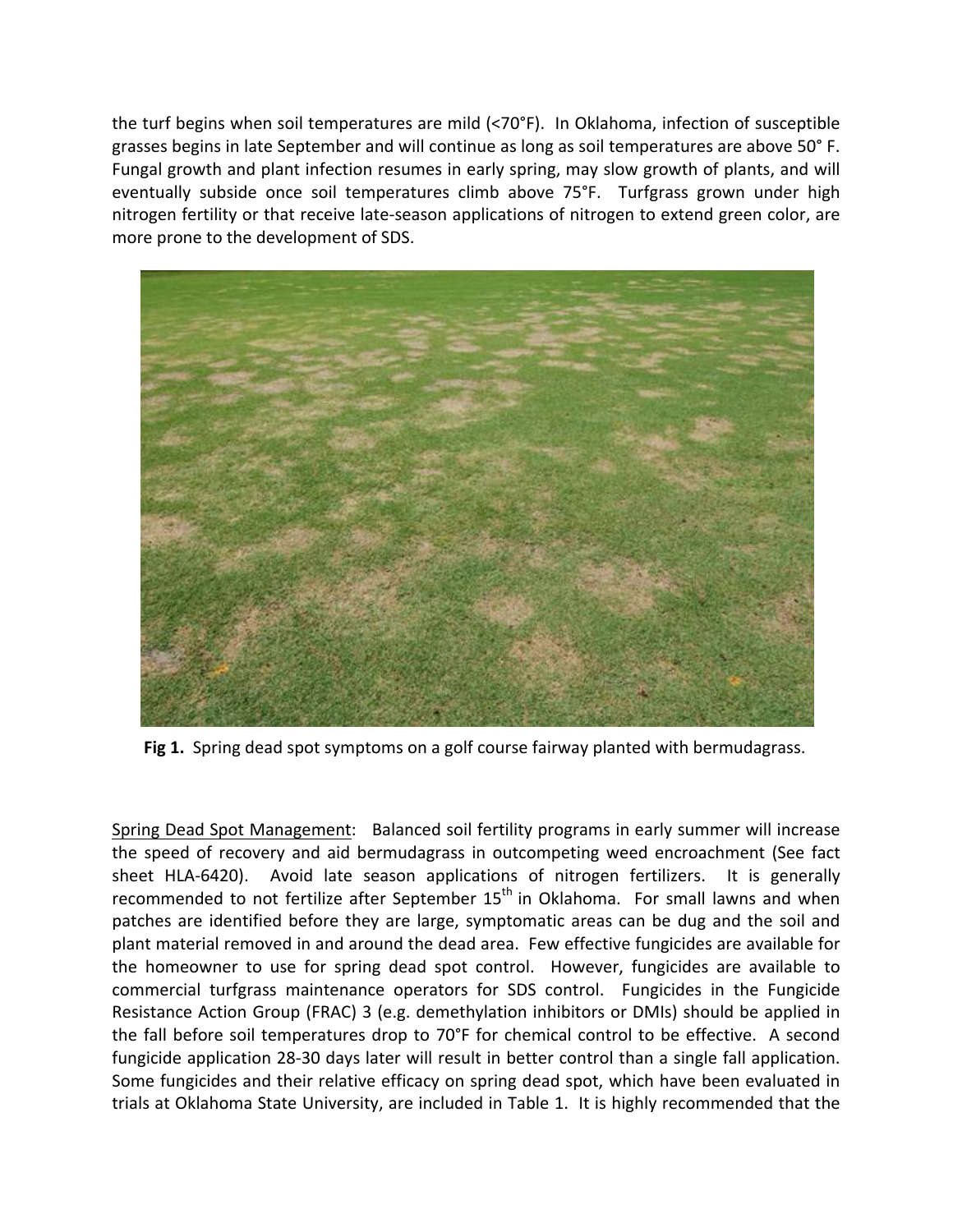affected areas are photographed or otherwise mapped in the spring and that fall fungicide applications are targeted to only those areas where the disease was present. Recent research has indicated a single spring application is generally not effective, while a single spring plus a single fall application is as effective as two fall applications. Research has document that fungicides mostly provide suppression of disease symptoms and complete control is often not achievable.

**Table 1.** Relative performance of select fungicides for controlling spring dead spot of bermudagrass.

| <b>Fungicide (Trade Name)</b>       | Performance <sup>A</sup> |  |
|-------------------------------------|--------------------------|--|
| Propiconazole (Banner Maxx)         |                          |  |
| Fenarimol (Rubigan)                 |                          |  |
| Myclobutanil (Eagle)                |                          |  |
| Triticonazole (Trinity, Triton Flo) |                          |  |
| Chlorothalonil (Daconil)            |                          |  |
| Azoxystrobin (Heritage)             |                          |  |

Aperformance is based on a scale of  $1 - 4$  where  $1 =$  not effective,  $2 =$  little to no control,  $3 =$  some control,  $4 =$ fairly good control.

## **Large patch**

Large patch is an occasional disease of warm-season turfgrasses in Oklahoma. The disease can occur in residential, landscape, and recreational warm‐season turfgrasses. In Oklahoma, the disease is most noticeable in early spring when turfgrasses are breaking dormancy and weather conditions are wet and mild. In some years, the disease is evident in the fall; however, activity by the pathogen may not always result in visible symptoms.

The turf in affected areas will thin and individual grass leaves may appear bleached or yellow (Fig. 2). Large circular, semi‐circular, or arcs of damaged turf will be apparent. When the disease is active, the interface between healthy and diseased turf may appear bright orange (Fig. 2). This is often most apparent on zoysiagrass. Leaf lesions, a white, cottony growth (mycelium) and smoke rings at the edge of the diseased areas will be absent. Patches are perennial, typically expand in size and often can reach several yards in diameter. Affected shoots can be easily pulled from sheaths or point of attachment and the base of the shoot may appear water soaked. As plant stand density is reduced, weed encroachment is common both during and after disease activity.

The fungus that causes large patch, *Rhizoctonia solani,* overwinters as dormant mycelium (body of the fungus) in infected plants or as special survival structures. Epidemics are typically initiated when temperatures are mild and prolonged periods of high humidity exist. In Oklahoma, infection of susceptible grasses can begin in late September when soil temperatures are above 50°F and moisture is adequate and continue until dormancy. Fungal activity can resume in early spring but is suppressed by soil temperatures greater than 85°F. Turfgrass grown under high nitrogen fertility that is applied too late in the year or very early in the spring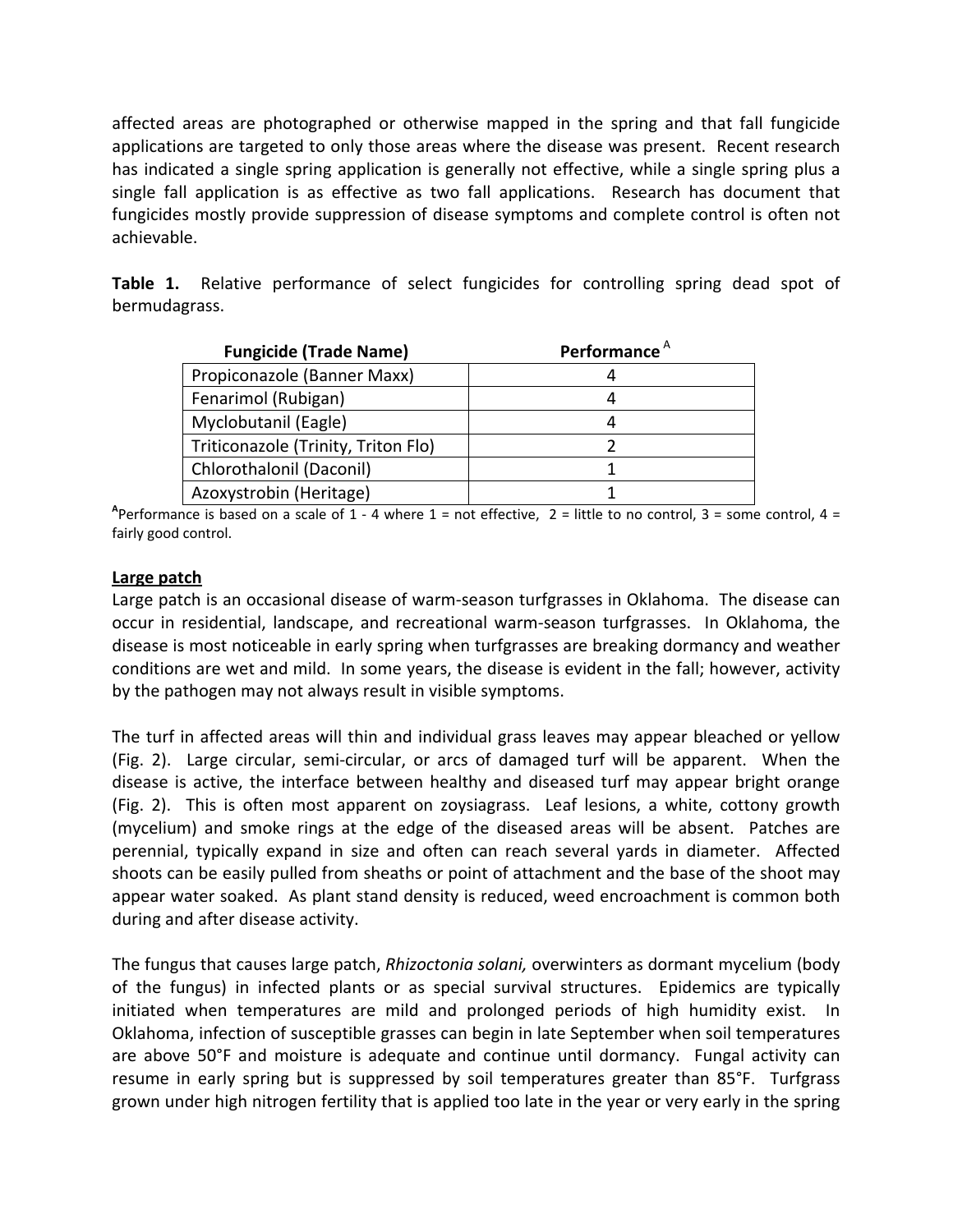is more prone to the development of large patch. Turfgrass that is also excessively irrigated, has abundant thatch, or low air movement above the canopy can be predisposed to disease. Extended periods of wet, mild weather can lead to severe epidemics. During summer months the disease subsides and the fungus typically survives in thatch or in resting structures.



**Fig 2.** Symptoms of large patch of bermudagrass.

Large patch management: Large patch usually does not kill the stolons or rhizomes and surviving plants can fill in the affected areas during summer months. Do not apply nitrogen fertilizers in early spring when the pathogen is active; wait until soil temperatures are warmer. Do not apply nitrogen after September 15th. When water is required, apply a sufficient amount to wet the soil and then water as infrequently as possible without causing drought stress between irrigation events. Wait and remove excessive thatch or aerify in the summer; these activities may help reduce disease severity. Few effective fungicides are available over the counter for the homeowner to use for large patch management. However, effective fungicides are available to the professional turfgrass management community for large patch control. For chemical control to be effective, fungicides should be applied in the fall before disease development is evident. A repeated fungicide application 30 days later may be required if environmental conditions are still conducive for disease. It is recommended that the affected areas are photographed in the spring and that fall fungicide applications are targeted to only those areas where the disease was present. Spring applications are generally not effective.